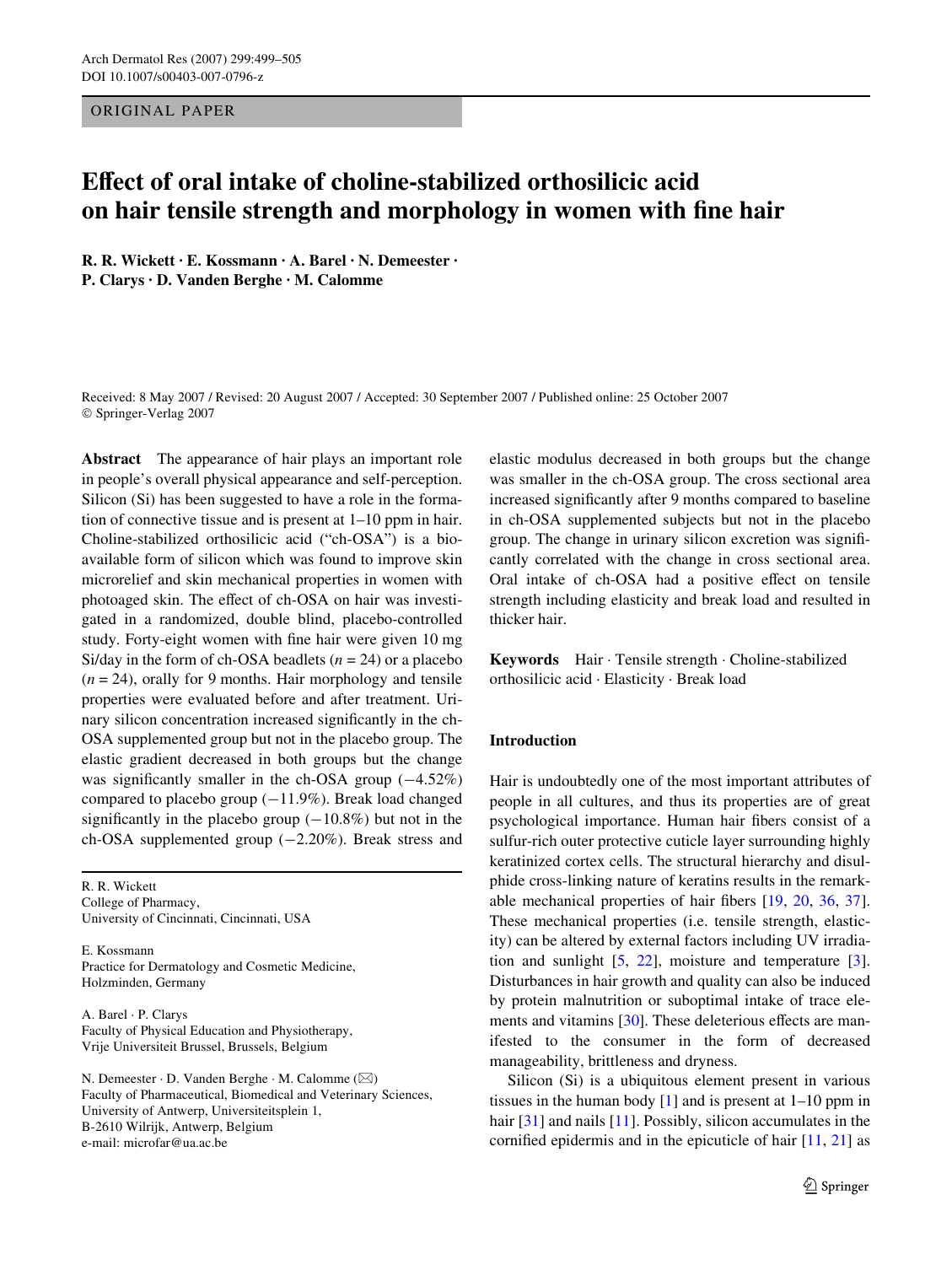was demonstrated in older studies. Dietary silicon deficiency in growing animals indicated growth retardation and marked defects of bone and connective tissue [[13\]](#page-6-12), most likely due to decreased collagen and glycosaminoglycan synthesis [[11\]](#page-6-10). In vitro, the activity of prolyl hydroxylase was reported to be dependent on the Si concentration in the medium of bone cultures, suggesting a Si-dependent pathway for collagen type I synthesis  $[12]$  $[12]$ . Others have suggested a structural role of Si in the cross-linking of glycosaminoglycans in connective tissue [[29\]](#page-6-14).

Silicon is present in beverages and water in the form of orthosilicic acid (OSA). OSA is stable in dilute concentrations  $(<10<sup>-4</sup> M)$  but polymerizes at higher concentrations into a range of silica species. Absorption studies indicated that only orthosilicic acid is bioavailable whereas its polymers are not absorbed [[24\]](#page-6-15). Dietary silicates undergo hydrolysis, forming orthosilicic acid, which is readily absorbed in the gastrointestinal tract. Physiological concentrations of orthosilicic acid were recently found to stimulate the synthesis of collagen type I in skin fibroblasts  $[27]$  $[27]$ .

A stabilized form of orthosilicic acid, choline-stabilized OSA ("ch-OSA"), was found to have a high bioavailability in humans compared to polymerized forms of OSA [\[8](#page-6-17), [35](#page-6-18)]. Supplementation of animals with low doses of ch-OSA complex resulted in a higher collagen concentration in the skin [[7\]](#page-6-19) and in an increased femoral bone density [\[9](#page-6-20), [10](#page-6-21)]. Oral intake of ch-OSA during 20 weeks in women with photoaged skin resulted in a significant positive effect on skin surface and skin mechanical properties [[2\]](#page-6-22), suggesting a regeneration or de novo synthesis of collagen fibers. Assessment of hair brittleness on a visual analogue scale (VAS) also indicated an improvement in ch-OSA supplemented subjects compared to the placebo group.

In the present study, we investigated the effect of oral intake of choline-stabilized OSA ("ch-OSA") on hair tensile strength and morphology in a randomized, placebocontrolled double blind study.

# **Subjects and methods**

#### Subjects

Forty-eight healthy Caucasian females, aged between 18 and 65 years, with fine hair and a sufficient hair length (minimum 15 cm) to permit tensile strength measurements were included in this study. The assessment of hair during screening was evaluated by a professional hairdresser on a visual analogue scale (3-point scale: fine, normal and thick). Only women with a score "fine" were allowed to participate in the study. All the women gave written informed consent. Women, using silicon supplements less than 3 months before the start of the trial or any food supplement other than the study medication during the trial were excluded. Subjects with a known allergy to one of the ingredients of the study medication (i.e. stabilized orthosilicic acid, choline chloride, microcrystalline cellulose) were not allowed to participate. In addition, subjects with colored and/or permed hair were excluded. Furthermore, chemical treatment of the hair such as perming, coloring or bleaching and intake of pharmaceuticals (i.e. vitamin supplements, anticoagulants, systemic antibiotics, heparin, retinoids) that could interfere with the outcome of the study was prohibited during the trial. Subjects were asked not to change daily hair care during the study and had a hair cut every 4 weeks at the research institute (Institute Dr. Schrader, Holzminden, Germany) by the same hairdresser. Subjects with diseases that could influence hair parameters, such as psoriasis and folliculitis, were excluded. Participation in another clinical trial was prohibited. The trial was started in the autumn of 2004 and was completed in the summer of 2005.

Ethical approval was obtained from the regional Ethics Committee (Ethikkommission bei der Ärztekammer Niedersachsen, Hannover, Germany, protocol number 04/1). The study was carried out in accordance with the Declaration of Helsinki (1964) changed by the 29th World Medical Assembly at Tokyo (1975).

# Study medication

Subjects were randomly assigned to two groups to take two capsules daily containing either a placebo (microcrystalline cellulose beadlets, Pharmatrans Sanaq AG, Switzerland) or 10 mg of silicon in the form of ch-OSA beadlets (Bio Minerals n.v., Belgium) over a 9 month period. Subjects were instructed to take one capsule in the morning and another capsule in the evening with a glass of water or juice. Placebo and ch-OSA capsules were identical in color, taste, odor and packaging.

Patient compliance was assessed at each visit by quantifying the amount of study medication returned. Patients and investigative site staff were blinded to the group assignment throughout the study.

#### Urine analysis

Single void urine samples were collected from fasting subjects at baseline and after 9 months supplementation, using Si-free polypropylene tubes (Sarstedt, Germany). Si concentration was analyzed in one batch by electrothermal atomic absorption spectrometry with inverse longitudinal Zeeman background correction (AAnalyst 800, Perkin Elmer, Bodenseewerk, Germany). Pyrolytic coated graphite tubes were used. The hollow cathode lamp settings were: 30 mA lamp current, 251.6 nm spectral line and 0.2 nm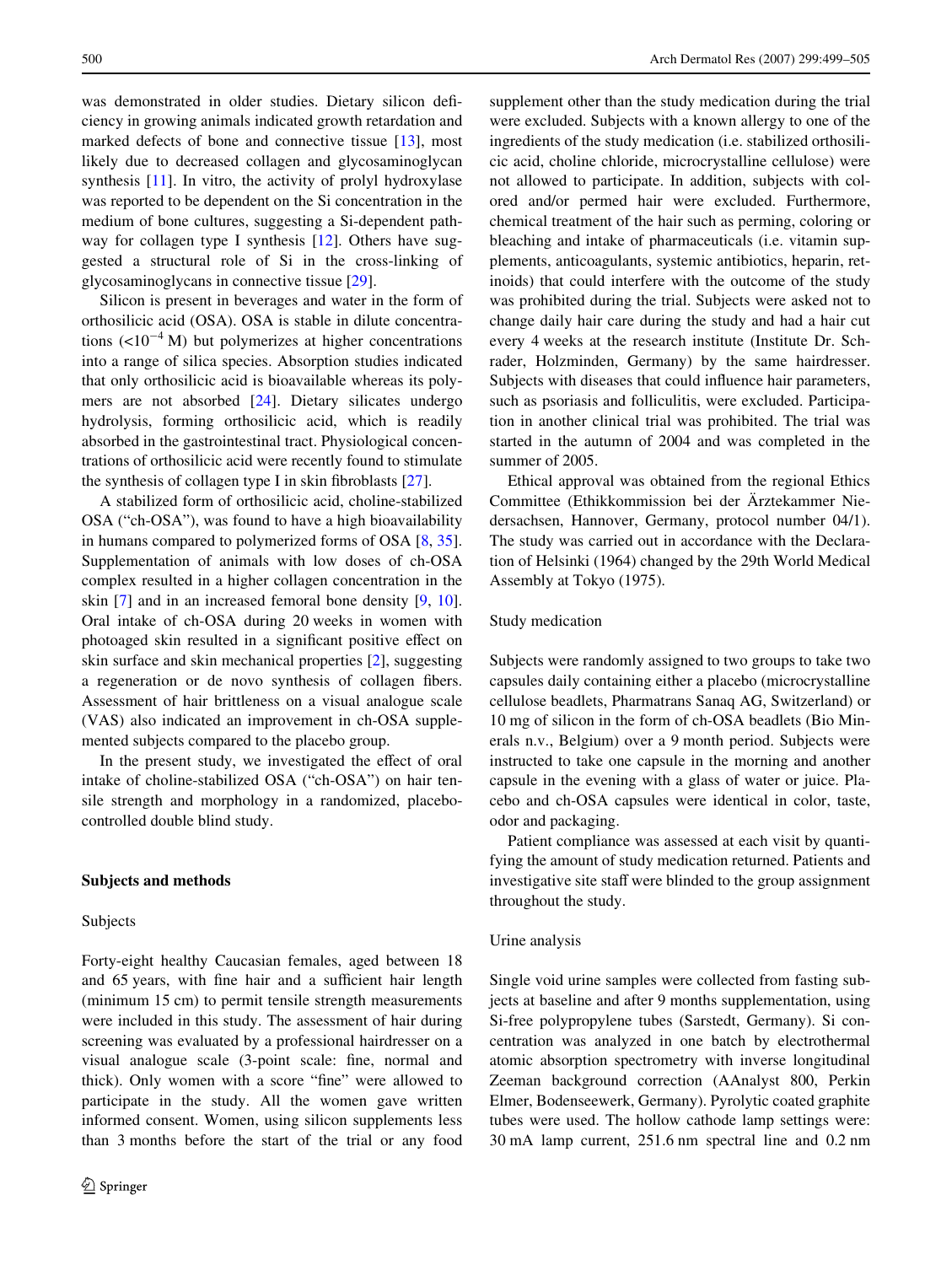band width. The injected sample volume was  $20 \mu l$  and signals were measured in the peak–area mode. Samples were measured in duplicate by standard addition. Standards and urine dilutions were prepared in matrix modifier solution containing 72 mg/l  $CaCl<sub>2</sub>$  (Aldrich, Belgium), 1.508 g/l  $NH<sub>4</sub>H<sub>2</sub>PO<sub>4</sub>$  (Merck, Belgium) and 0.5 g/l Na<sub>4</sub>EDTA (Aldrich, Belgium) in ultrapure water (conductance  $\leq 0.08 \mu S$ ). The sensitivity, determined as the amount of silicon yielding a 0.0044 absorbance signal was 90 pg. Safety parameters such as the concentration of glucose, proteins, ketones, bilirubin, urobilinogene, blood, nitrite, leukocyte esterase, pH, urea, uric acid, creatine, sodium, potassium, calcium, phosphor and magnesium were measured at baseline and after 9 months supplementation.

# Evaluation of hair quality: tensile strength and morphology properties

Tensile strength of hair samples (100 single hair fibers per sample) was measured using a MTT 170/670 Series Miniature Tensile Tester (Diastron Ltd, UK). Each hair was fixed between two ferrules and placed in the sample cassette of the instrument. For each hair sample, the first ferrule was placed at 3 cm from the root end and the distance between both ferrules was also 3 cm. The instrument exerts a constant speed of extension (extension rate: 20 mm/min) on a single hair fiber and extends the fiber until it breaks. The pre-gauge is  $19.6131 \times 10^{-3}$  N for each sample. The measurement is automatically terminated when a fracture is detected (break point) or when the force limit of the instrument (maximum force: 1.96133 N) is achieved. Break stress (break load/cross sectional area) and elastic modulus (elastic gradient/cross sectional area) was calculated using average values (100 hairs/sample/subject) of apparent diameter, cross-sectional area [(apparent diameter/2)<sup>2</sup>  $\times \pi$ ], break load and elastic gradient, respectively. All measurements and evaluations were made in an air-conditioned laboratory to guarantee a constant room temperature of 22°C  $(\pm 1^{\circ}C)$  and 50%  $(\pm 5\%)$  relative humidity.

A hair sample (400–500 hairs) was taken from the back of the head (occipital) at an identical area at baseline and after 9 months supplementation. Part of the sample was used for tensile strength measurements and another part for measuring minor and major axis.

Tensile strength measurements were performed at baseline, and after 9 months of supplementation. The study started in the autumn of 2004 (between October 28 and November 17) and was completed in the summer of 2005 (between July 15 and August 8). At baseline, the tensile strength of hair formed during the previous months was measured, i.e. from June till October 2004. After 9 months of supplementation, the tensile strength of hair formed from March till July 2005 was measured. A climatological database [\(http://www.wetteronline.de,](http://www.wetteronline.de) data recorded at Beverungen which is located 20 km from the clinical centre in Holzminden, Germany) was used to assess if seasonal differences in temperature, hours of sun and relative humidity could have influenced the observed tensile strength results.

The cross-sectional area was determined according to an experimental procedure developed by Teasdale et al. [\[34\]](#page-6-23). A bundle of about a 100 hairs was placed in a thin shrinkage tube. This sample consists of hairs that are not identical to the hairs used for tensile strength measurements, but consists of hair derived from the same head area. The jutting ends of the hairs were mechanically stretched during shrinkage of the tubes by heating. The tube was cut perpendicularly to its length and the fibre ends were embedded in an ether–starch solution (colloidon 4%) by dipping the tube into the solution. Sections of 100–200 um thickness were cut, depending on the intensity of the pigmentation, i.e. thinner slices are cut for intense pigmented hair. The slices were fixed on a slide and investigated by light microscopy (ca.  $600 \times$  magnification). Major and minor axes were measured and the cross sectional area was calculated. The cross sectional area was calculated as follows: [(minor axis  $\times$  major axis/2)<sup>2</sup>  $\times \pi$ . The apparent diameter was calculated as the square root of (minor axis  $\times$  major axis).

#### Statistical analysis

SPSS software (version 13.0, Chicago, USA) for Windows was used for statistical analysis. Non-parametric tests were used since a one-sample Kolmogorov–Smirnov test indicated that data were not normally distributed.

Differences between groups were evaluated with a Mann–Whitney *U* test and differences within groups were analyzed with a Wilcoxon matched-pairs signed rank test. The relation between two parameters was investigated with the Spearman correlation procedure. All statistical tests were two-sided and considered statistically significant at  $P < 0.05$ .

# **Results**

The study was conducted in 48 women with fine hair. Of 48 eligible women randomized into the study, 45 completed the study (placebo: 23 subjects, ch-OSA: 22 subjects) with acceptable compliance (placebo group:  $98.4 \pm 2.33\%$ , ch-OSA group:  $98.3 \pm 4.40\%$ ). Reasons for withdrawal were suspected pregnancy or volunteer decision (non-medical). One case of thrombosis in the cerebellum (ch-OSA group) was classified by the ethical committee as a serious adverse event unrelated to the study medication, considering baseline safety parameters and the specific pathology.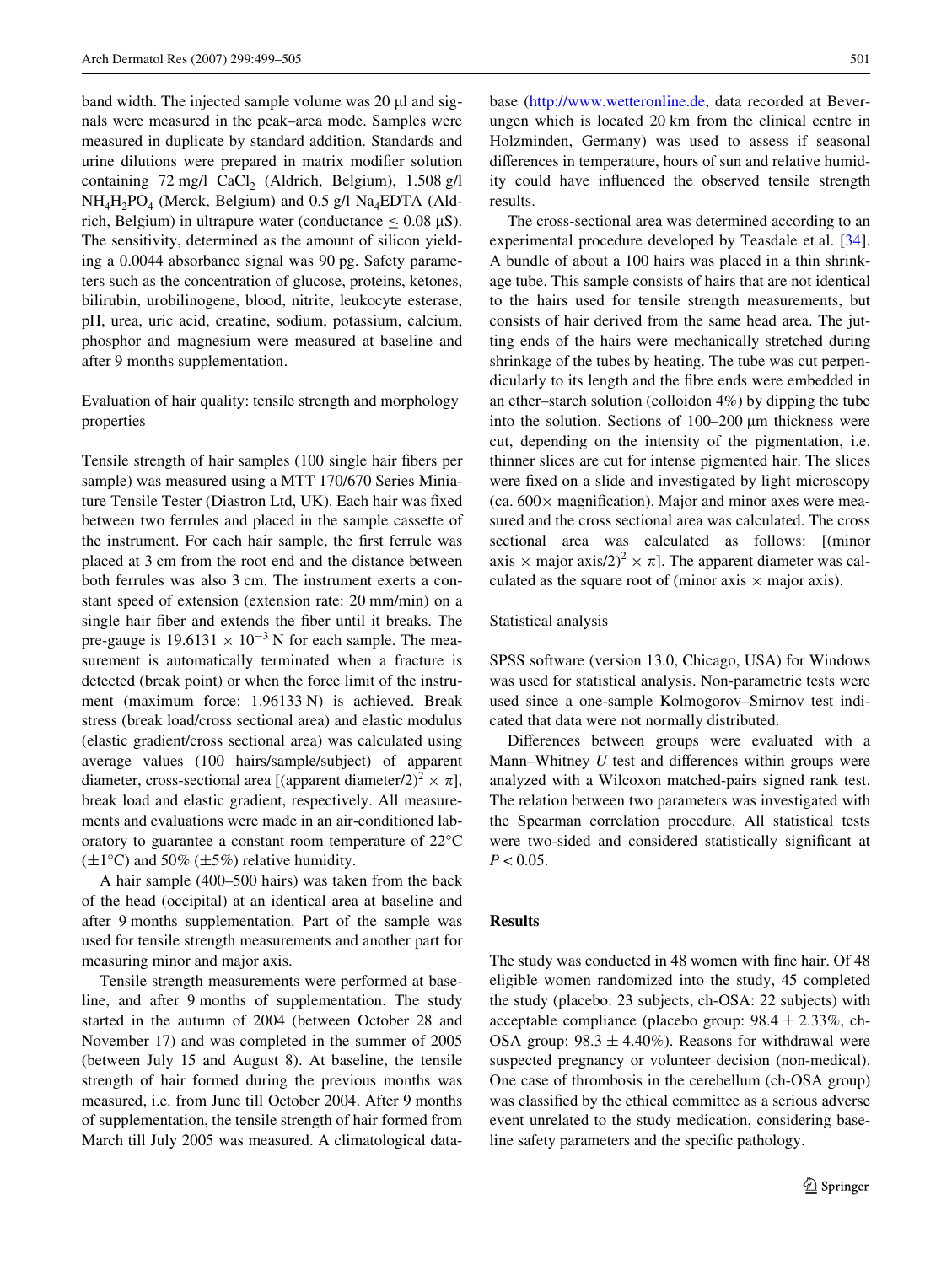<span id="page-3-0"></span>**Table 1** Baseline characteristics of patients ( $n = 45$ ), mean  $\pm$  SD

|                                                                   | Placebo         | $ch-OSA$        |
|-------------------------------------------------------------------|-----------------|-----------------|
| Group characteristics                                             |                 |                 |
| Total number                                                      | $n = 23$        | $n = 22$        |
| Body mass index                                                   | $24.7 \pm 4.93$ | $24.7 \pm 6.02$ |
| Age                                                               | $42.5 \pm 2.42$ | $44.1 \pm 2.43$ |
| Si in urine $(\mu g/\mu mol$ creatinine)                          | $0.58 \pm 0.23$ | $0.48 \pm 0.20$ |
| Hair characteristics                                              |                 |                 |
| Hair color                                                        |                 |                 |
| White $(n)$                                                       | 1               | $\Omega$        |
| Blonde $(n)$                                                      | 5               | 3               |
| Medium blonde $(n)$                                               | 8               | 9               |
| Dark blonde $(n)$                                                 | 5               | $\overline{4}$  |
| Brown $(n)$                                                       | 3               | 5               |
| Dark brown $(n)$                                                  | 1               | 1               |
| Morphology parameters                                             |                 |                 |
| Minor axis $(\mu m)$                                              | $49.4 \pm 4.38$ | $51.6 \pm 3.66$ |
| Major axis $(\mu m)$                                              | $69.8 \pm 9.55$ | $72.5 \pm 7.53$ |
| Cross sectional area (mm <sup>2</sup> $\times$ 10 <sup>-3</sup> ) | $2.71 \pm 0.56$ | $2.94 \pm 0.46$ |
| Tensile strength parameters                                       |                 |                 |
| Elastic gradient (N $\%^{-1}$ )                                   | $0.09 \pm 0.02$ | $0.09 \pm 0.01$ |
| Elastic modulus (N m <sup>-2</sup> $\times$ 10 <sup>9</sup> )     | $3.31 \pm 0.39$ | $3.09 \pm 0.32$ |
| Yield extension $(\%)$                                            | $26.6 \pm 1.73$ | $27.1 \pm 1.20$ |
| Break load (N)                                                    | $0.69 \pm 0.16$ | $0.70 \pm 0.11$ |
| Break stress (N m <sup>-2</sup> $\times$ 10 <sup>6</sup> )        | $254 \pm 33.7$  | $241 \pm 20.6$  |

Baseline characteristics are presented in Table [1](#page-3-0). Mean values for age (placebo group:  $42.5 \pm 2.42$  years; ch-OSA group:  $44.1 \pm 2.43$  years), body mass index (placebo group:  $24.7 \pm 4.93$ ; ch-OSA group:  $24.7 \pm 6.02$ ), and the different hair parameters were not significantly different between the two groups. The mean apparent diameter was (placebo:  $58.5 \pm 6.0$ ; ch-OSA:  $61.0 \pm 4.9$ ) almost identical in both the groups to the threshold value of thin hair

Break stress (N m<sup>-2</sup> x 10<sup>6</sup>)

(60  $\mu$ m), which was previously specified by Zviak [\[39](#page-6-24)]. It should however be noted that no generally accepted threshold values exist which define "fine" hair.

# Urine analysis

Biochemical safety parameters were analyzed in urine at baseline and after 9 months treatment. All urine parameters were within the normal range at baseline and after 9 months supplementation in both groups.

The mean urine Si concentration was not significantly different at baseline (placebo:  $0.58 \mu g$  Si/ $\mu$ mol creatinine; ch-OSA:  $0.48 \mu g$  Si/ $\mu$ mol creatinine) and increased significantly after 9 months in the ch-OSA group  $(0.76 \mu g \text{ Si})$  $\mu$ mol creatinine,  $P < 0.05$ ) but not in the placebo group  $(0.70 \,\mu g \, \text{Si/µmol} \, \text{c}$ reatinine, NS).

#### Tensile strength measurements

In order to evaluate the tensile strength, hair extension measurements were performed at baseline and after 9 months supplementation. The following characteristic parameters were determined: mean gradient of elastic phase (elastic gradient), modulus of elasticity in the linear region, extension of the yield phase (yield extension), post yield phase gradient increase resulting in fracture of the fiber (break load) and break load correlated to area (break stress) (Fig. [1\)](#page-3-1).

The elastic gradient decreased in both groups but the change was significantly smaller in the ch-OSA group  $(-4.52\%, P = 0.027)$  compared to the placebo group  $(-11.9\%)$ , (Fig. [1b](#page-3-1)). The yield extension increased significantly in both groups and the observed change was comparable for both groups, i.e. placebo 4.33% and ch-OSA 4.57%. Compared to baseline, the break load decreased significantly after 9 months in the placebo group but not in the ch-OSA group. The change in break load was significantly

 $254 \pm 33.7$  216  $\pm$  19.6<sup>1</sup> 240  $\pm$  20.6 217  $\pm$  17.6<sup>2</sup>

<span id="page-3-1"></span>Fig. 1 a Change (%) in tensile strength parameters after 9 months supplementation compared to baseline (mean  $\pm$  SD, %). **b** Tensile strength parameter values at baseline (T0) and after 9 months (T9) supplementation. *a P* < 0.05 (Mann–Whitney *U* test) versus placebo; (1) *P* < 0.0001, (2) *P* < 0.005, and (3)  $P < 0.05$  (Wilcoxon test) versus baseline



**Break load (N)**  $0.69 \pm 0.16$   $0.61 \pm 0.13$ <sup>1</sup>  $0.70 \pm 0.11$   $0.69 \pm 0.12$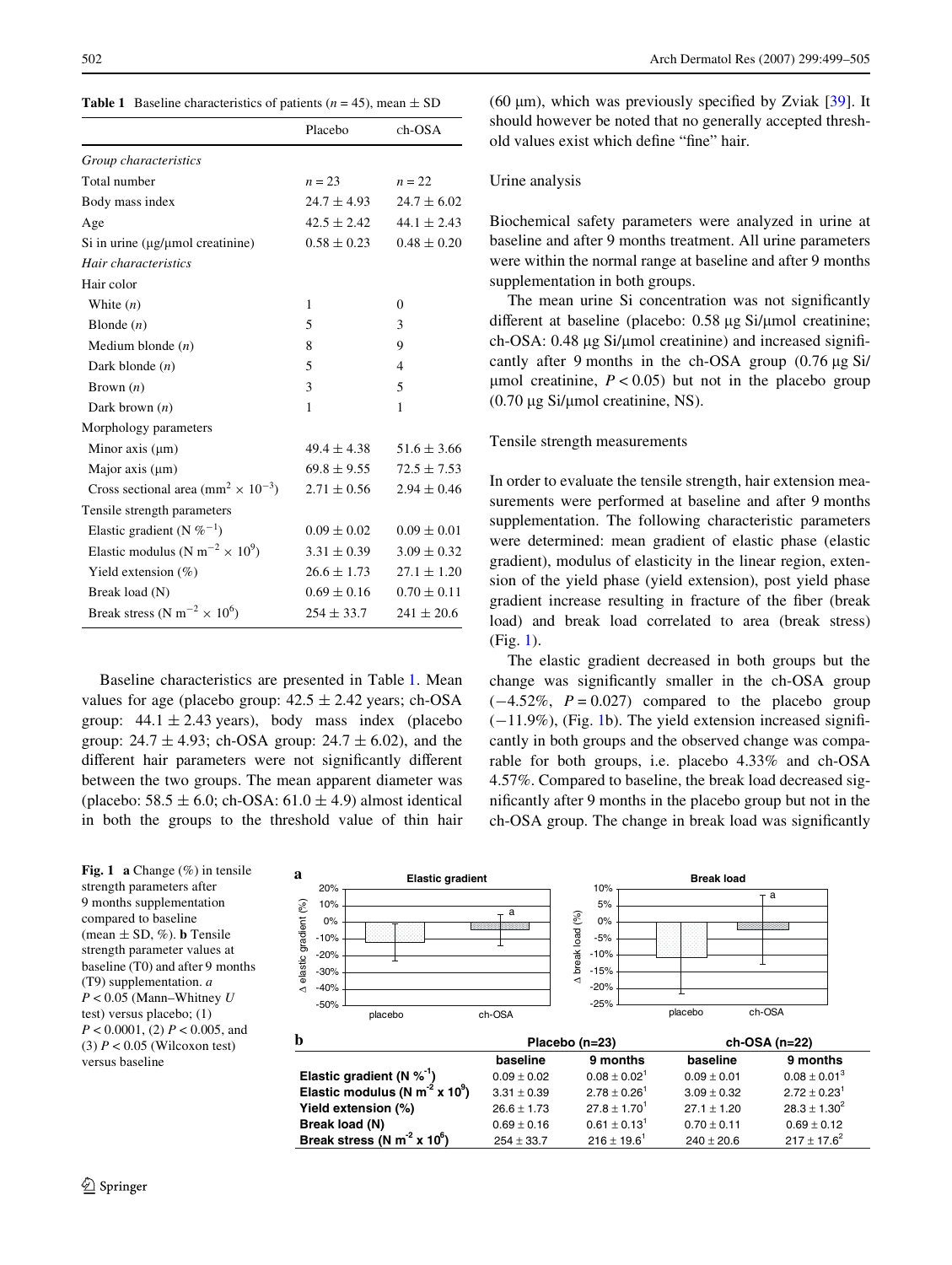smaller in the ch-OSA group  $(-2.20\%)$  compared to placebo  $(-10.8\%, P = 0.011)$ . The break stress decreased significantly after 9 months supplementation in both groups, but the observed change tended to be smaller in the ch-OSA group  $(-9.41\%)$  compared to the placebo group  $(-14.2\%$ ,  $P = 0.063$ ).

Baseline load-elongation (stress-strain) curves (data not shown) were almost identical for both groups, which confirm similar hair characteristics of subjects in these groups. After 9 months, the break point is shifted to a lower force in both groups but the observed decrease is significantly smaller in the ch-OSA group.

#### Hair morphology measurements

Several morphology parameters were determined at baseline and after 9 months supplementation including crosssectional area, minor axis and major axis.

After 9 months supplementation, the cross-sectional area was significantly increased in the ch-OSA group but not in the placebo group, compared to baseline. The increase in minor and major axis and the cross section was more pronounced in the ch-OSA group compared to the placebo group (Fig. [2\)](#page-4-0).

The baseline cross-sectional area correlated strongly with the elastic gradient and the break load but not with break stress (Table [2](#page-4-1)). Interestingly, the change in Si (baseline versus 9 months) excretion was positively correlated with the change in cross-sectional area  $(r = 0.355,$  $P = 0.023$ , data not shown).

### **Discussion**

We previously demonstrated that oral intake of low doses of ch-OSA (5% increase of total dietary Si intake) during 24 weeks in calves resulted in a significantly higher hydroxyproline content in the dermis compared to placebo, <span id="page-4-1"></span>**Table 2** Spearman correlation between cross sectional area and tensile strength parameters in the total study population  $(n = 45)$  at baseline

|                     | Cross sectional area |         |
|---------------------|----------------------|---------|
| Tensile strength    | r                    | P       |
| Elastic gradient    | 0.756                | < 0.001 |
| Break load          | 0.752                | < 0.001 |
| <b>Break stress</b> | $-0.195$             | NS      |

*r* correlation factor

and also found a significant correlation between the serum Si concentration and the hydroxyproline content in carti-lage [[7\]](#page-6-19). Hydroxyproline is a specific and major amino acid in collagen. Reffitt et al.  $[27]$  $[27]$  $[27]$  found that low levels of orthosilicic acid (typical serum concentrations), stimulate the synthesis of collagen type I in cultures of human osteoblasts and skin fibroblasts. The orthosilicic acid-dependent stimulation of collagen synthesis was abolished in the presence of prolyl hydroxylase inhibitors. As type I collagen and its monomer hydroxyproline are major constituents of skin, the improvement in skin parameters after ch-OSA supplementation points to potential regeneration or de novo synthesis of collagen fibers. Silicon was also reported to be involved in the synthesis of glycosaminoglycans [[29\]](#page-6-14) and was suggested to have a structural role as a cross-linking agent in connective tissue. Accordingly, treatment with ch-OSA might improve the glycosaminoglycan structure in the dermis and the keratin structure in hair and nails. Furthermore, the choline compound present in ch-OSA might have a synergistic effect with orthosilicic acid since it is well known that choline is involved in several basic biological processes [[4\]](#page-6-25), including the fact that choline is a precursor of phospholipids such as phosphatidyl choline which is an essential component of cellular membranes. The physiological significance of choline is substantiated by the fact that intentional deprivation of choline disrupts cell growth and division [\[38](#page-6-26)].

<span id="page-4-0"></span>**Fig. 2 a** Change (%) in hair morphology parameters after 9 months supplementation compared to baseline (mean  $\pm$  SD, %). **b** Mean values  $\pm$  SD of hair morphology parameters at baseline (T0) and after 9 months (T9) supplementation. (1)  $P < 0.05$  (Wilcoxon test) versus T0; (2) *P* < 0.05 (Mann–Whitney *U* test) versus

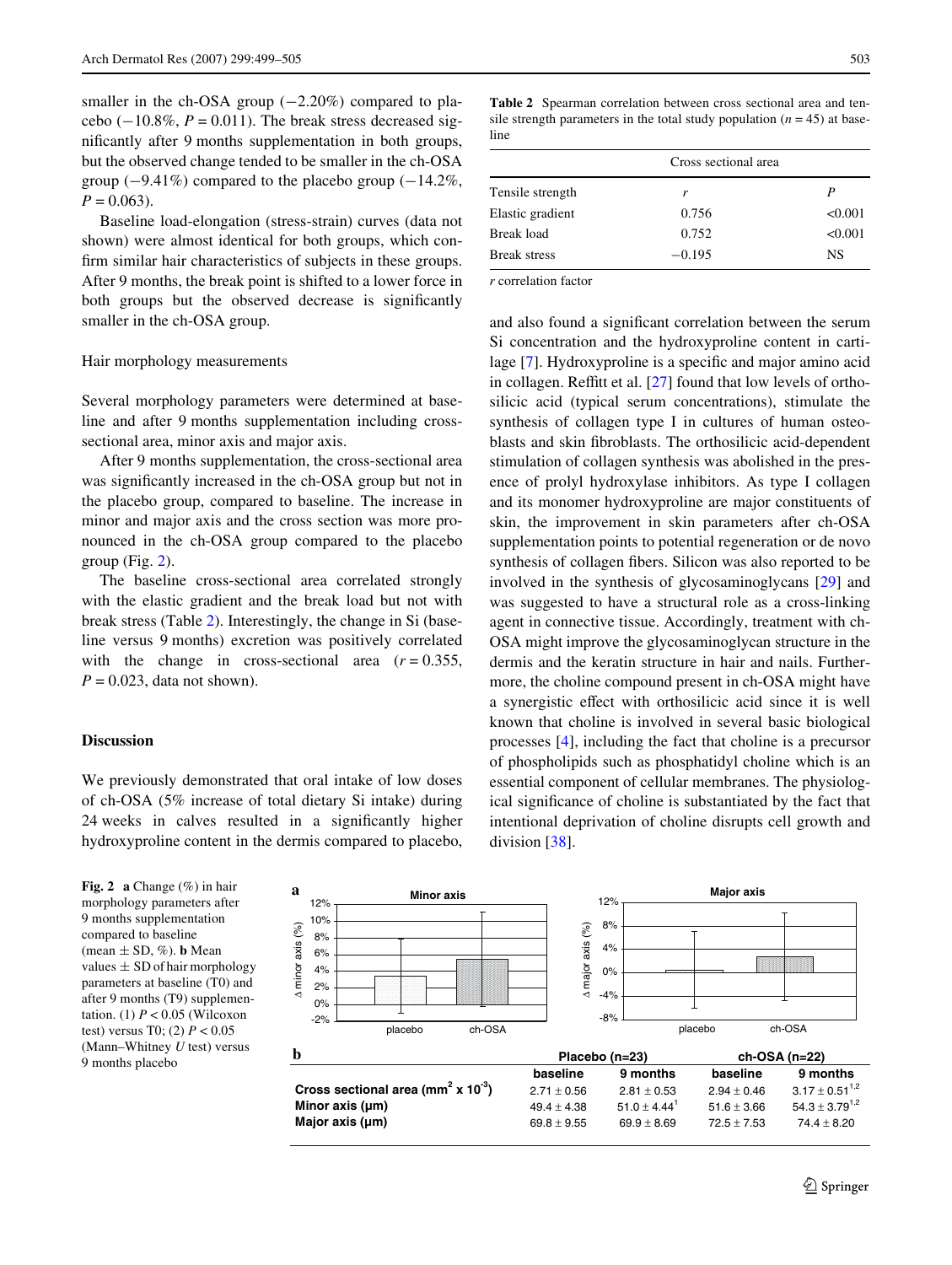The present study is the first to our knowledge of a randomized, double blind and placebo-controlled study that illustrates a positive effect of an oral supplement on hair quality parameters in women. The dose of ch-OSA supplementation (10 mg Si/day) was low compared to the average daily Si intake of 20–50 mg as reported previously by Pennington [[25\]](#page-6-27). The major dietary sources of Si are cereal/ grain-based products and vegetables but modern food processing, including refining, is likely to reduce the dietary Si intake as it was shown that fibers contribute the most to the silicon content in plant based foods [\[32](#page-6-28)]. The intake of 10 mg Si in the form of ch-OSA is safe as no adverse effects related to the study medication were reported. Furthermore, urine safety parameters remained within the normal range after ch-OSA supplementation.

A decrease in elastic gradient was observed in both groups after 9 months of supplementation but the change was significantly smaller in the ch-OSA group. Elasticity is one of the most important properties of hair. Because of elasticity, hair can resist forces beyond certain limits without resulting in permanent damage, i.e. the hair will regain its original length when the stress disappears. Hair with poor elasticity will stretch only to a limited extent. Additional stress will cause permanent deformation or breaking. Our data indicate that the loss of elasticity is reduced by ch-OSA supplementation.

Break load decreased in the placebo group, whereas in the ch-OSA group only a mild decrease was observed. Accordingly, break stress (break load/area) decreased in both groups, but the change was smaller in the ch-OSA group compared to the placebo group. Other studies [[16,](#page-6-29) [26](#page-6-30)] have reported seasonal changes in hair growth and shedding of hair, i.e. Courtois et al. [\[16](#page-6-29)] indicated an overall annual periodicity, manifested by a maximal proportion of telogen hairs at the end of the summer and the beginning of autumn. We did not find studies documenting a seasonal change in tensile strength. On the other hand, deleterious effects of sunlight and UV radiation on tensile strength are well documented [\[28](#page-6-31)]. It is widely accepted that exposure to sunlight and UV initiates photodegradation processes that lead to irreversible chemical and physical changes to the hair. Since baseline tensile strength measurements involved hairs formed during June–October 2004 and was repeated 9 months later on hairs formed during March–July 2005, we examined whether these changes could be explained by a seasonal shift in temperature and/or relative humidity. Climatological data collected from an online-databank [\(http://www.wetteronline.de\)](http://www.wetteronline.de) showed a difference between the two periods of 25 h of sun (495 vs. 520 h), 66.7 mm of rain (240 mm vs. 173 mm) and a comparable relative humidity. Consequently, these moderate seasonal differences cannot explain the loss in tensile strength that is observed in the placebo group. Possibly the two periods differ in the total amount of time that subjects spend outside, i.e. perhaps in the second period the subjects had more outdoor activities and were more exposed to the sun and/or higher temperatures resulting in more pronounced photo-ageing. However, this remains purely hypothetical, as indoor and outdoor activities of subjects were not recorded in this study. A detailed study of seasonal change of tensile strength was not the aim of the present intervention study and should be confirmed by other studies.

Several models were described by others to explain tensile strength properties of hair, including the transition of  $\alpha$ keratin to  $\beta$ -keratin when hair is stretched. Cysteine crosslinkages, coulombic interactions between side chain groups, hydrogen bonds between neighbouring groups, and hydrophobic interactions provide the necessary cohesion in the  $\alpha$ -keratin arrangement [[18–](#page-6-32)[20\]](#page-6-1). The fact that ch-OSA supplementation partially prevents the loss in tensile strength suggests a structural effect of ch-OSA on hair fibers. An interaction with keratin is possible considering that orthosilicic acid  $(Si(OH)_4)$  is the prevalent chemical form of silicon in physiological fluids, and that silanol groups in orthosilicic acid are known to form complexes with amino acids [\[14](#page-6-33)] and peptides [\[15](#page-6-34)].

The cross-sectional area increased significantly after 9 months supplementation with ch-OSA compared to baseline, whereas in the placebo group no change was observed. Again this suggests that ch-OSA has a structural influence on keratin fibers or on the hair follicle. In a previous study, it was demonstrated that collagen type I synthesis was stimulated in skin fibroblasts by physiological concentrations of orthosilicic acid. Since the hair follicle is embedded in a collagen rich matrix, stimulation of collagen synthesis might influence the flow of nutrients to the hair follicle resulting in an effect on keratin formation. While most of the hair structure arises from epidermal keratinocytes, a specialized population of fibroblasts called the dermal papilla [\[6](#page-6-35)] controls hair growth [\[23](#page-6-36)]. The dermal papilla are located at the base of the hair shaft. Elliott et al. [\[17\]](#page-6-37) report that the volume of the dermal papilla, including its surrounding dermal matrix, determines the volume of the hair follicle. This may provide a mechanism to explain the increase in cross-sectional area seen in the treatment group. If ch-OSA supplementation increased collagen synthesis by the fibroblasts of the dermal papilla, the result might be an increase in the volume of the dermal papilla and consequently the cross-sectional area of the hair shaft.

The cross-sectional area correlated strongly with the elastic gradient and the break load but not with break stress. Such a correlation was not found in other studies [\[33\]](#page-6-38). Interestingly, the change in Si (baseline versus 9 months) excretion was positively correlated with the change in cross-sectional area. Considering that urinary excretion is